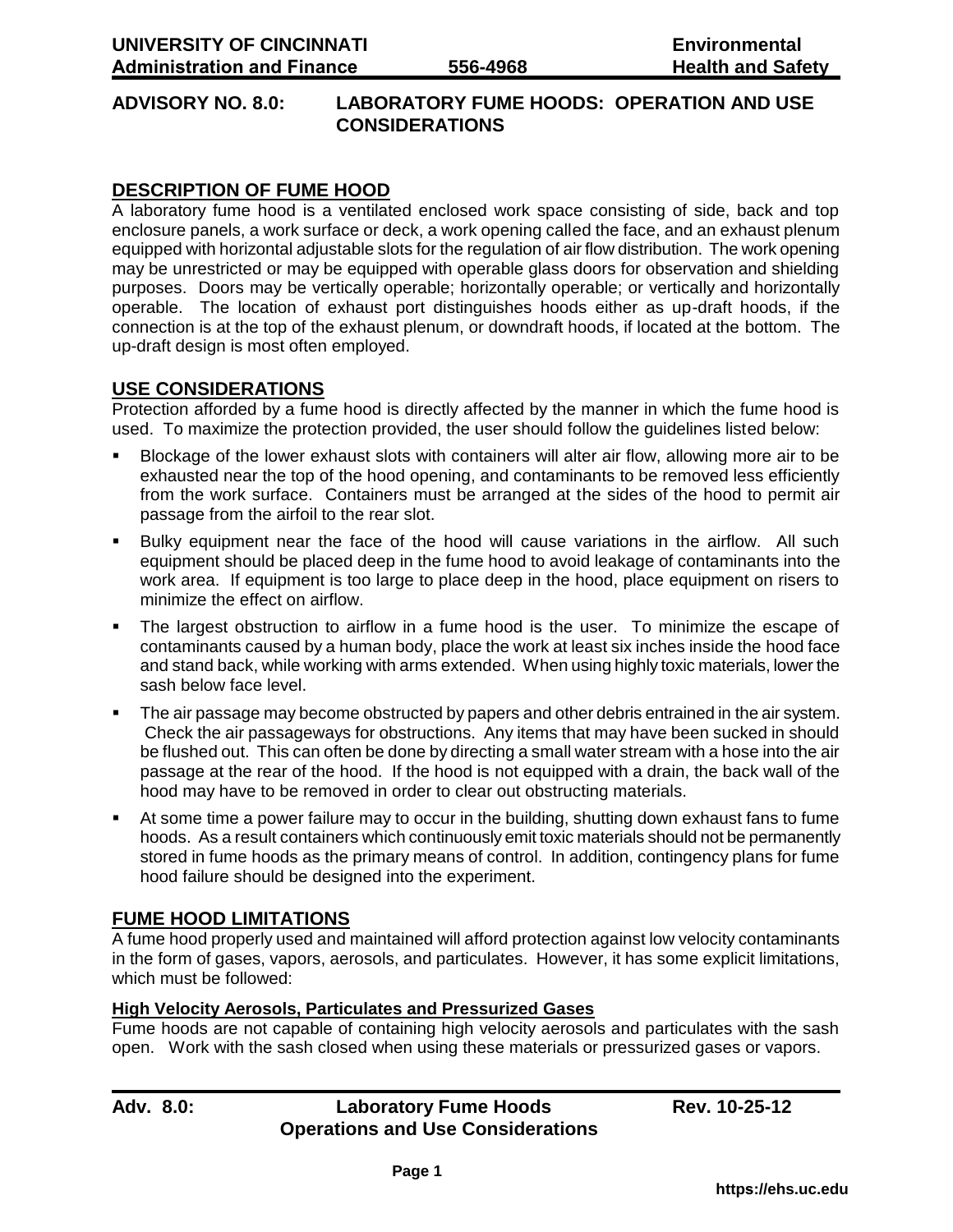#### **Toxic and Malodorous Effluents**

A fume hood is nothing more than a back-up safety device to contain emissions. An unfiltered fume hood exhausts contaminants directly to the atmosphere. In addition, with less than perfect weather conditions, contaminants may re-enter the building without sufficient dilution. For these reasons, users must provide local scrubbing of effluent if:

- Highly toxic chemicals are used that can cause harm in minute quantities
- Chemicals causing objectionable odors in minute concentrations are used.

Chapters 10 and 11 of the A.S.H.R.A.E. Guide and Data Book outlines air cleaning equipment.

#### **Perchloric Acid**

Unless equipped with a specially designed washdown system, and dedicated specifically for perchloric acid, a ventilating system should not be used for perchloric acid vapors. Failure to do this may result in deposition of perchlorate crystals in ductwork which may detonate.

#### **Explosives**

A fume hood is not capable of containing an explosion even if the sash is fully closed. If an explosion hazard exists, the user must provide properly anchored barriers of sufficient strength around the experiment. Such barriers will affect the airflow within the hood.

## **COMMON MISUSES OF LABORATORY FUME HOODS**

#### **Air-Foil Sills**

Many fume hoods are equipped with flat or rounded sills or airfoils, which direct air in a sweeping motion across the work surface. Objects should never be placed on such sills. Materials released from containers on sills may not be adequately captured since such containers are not actually inside the hood at all. In addition, an object on the sill prevents the quick and complete closure of the sash in an emergency. Any container of liquid on a sill is an immediate spill hazard.

#### **Spill Containment Lips**

Containers of liquid should not be placed on the hood lip. Most modern fume hoods have recessed work surfaces or spill containment lips to help contain minor liquid spills. In many cases, these lips are several inches wide and are very attractive depositories for small and medium sized beakers and flasks. Unfortunately, a spill from this location has a good chance of flowing under the airfoil sill, onto the floor, and the user's legs and feet.

#### **Horizontal Sliding Sashes**

To provide space for two or more people working simultaneously at the same hood, it is not unusual for one or more horizontal sliding sashes to be removed from a hood. Since horizontal sash hoods are designed and balanced with no more than half the face open at any time, this removal immediately creates a fume hood with an inadequate face velocity. Procedures requiring the protection of a fume hood may be performed in a horizontal sash unit only when all sashes reside in their proper tracks.

#### **Interior Utility Access Panels**

It is often desirable to vent exterior equipment through a hood or to connect it to equipment in a hood. Wiring and tubing for this purpose is often run into the hood by way of the utility access panels in the interior walls. Often, the panels are not replaced. This produces a direct connection to the room for purposes of air flow and effectively increases the size of the hood face; thus decreasing the face velocity. Tubing is frequently used to channel exhaust to the hood from equipment located some distance away. The long runs of tubing involved in such cases, and the consequent high resistance to flow, places the efficacy of such a procedure in considerable doubt.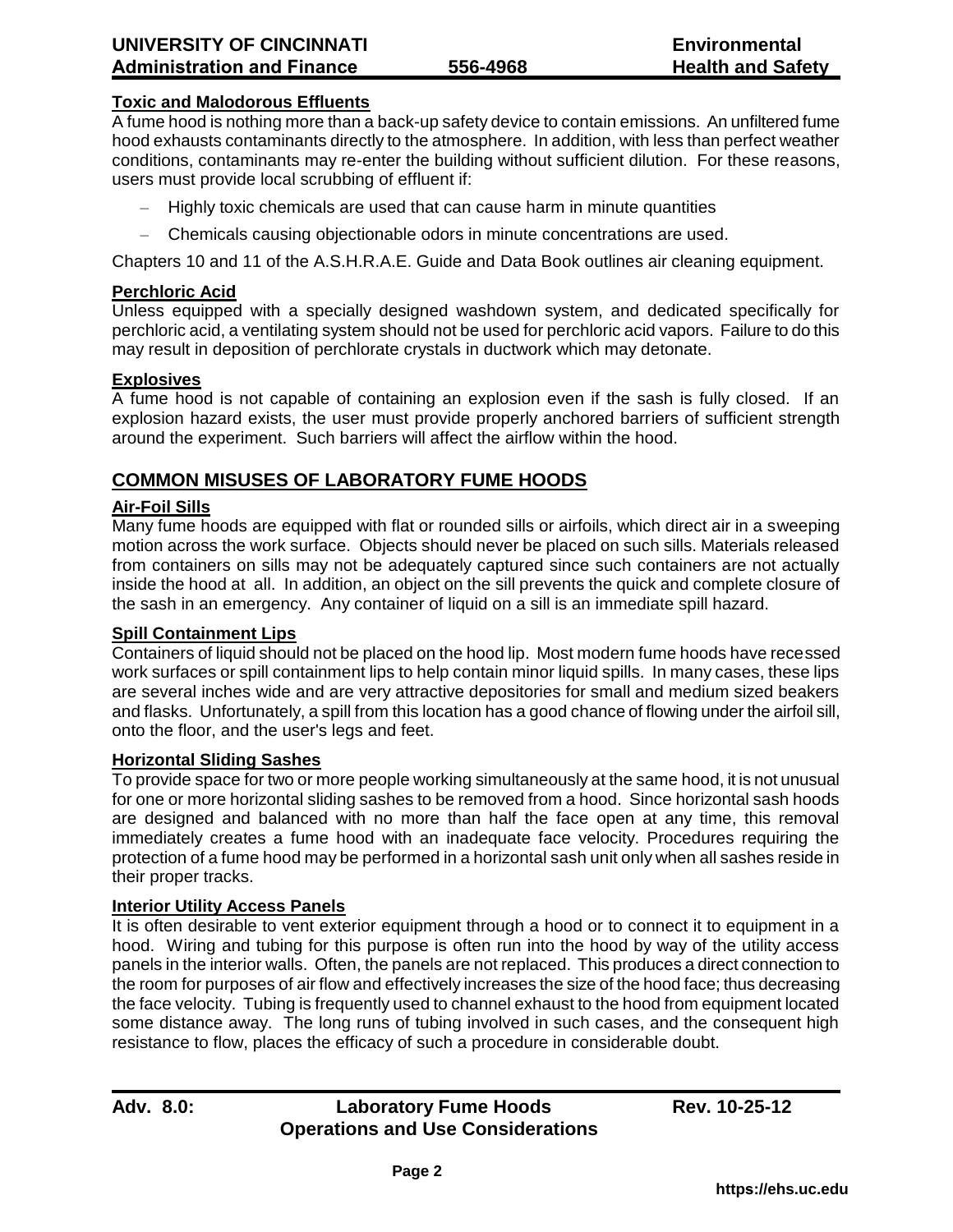## **User Constructed Connections to the Exhaust System**

The user may perceive the need for local exhaust ventilation other than that provided by an existing fume hood. The user should not unilaterally construct and connect such devices to an existing fume hood exhaust system. Adding additional devices to even the simplest exhaust system without adequate evaluation and adjustment will usually result in decreased performance of the existing hood and/or inadequate performance of the addition. The advice of the Design and Construction Department should be sought before altering or installing any exhaust system.

# **HOOD FACE VELOCITIES**

- The velocity of air entering a hood at its face determines whether or not the hood will be safe, because an adequate face velocity is the basic requirement for capture and control of a contaminant generated within a hood.
- An average face velocity of 100 feet per minute is recommended for all general laboratory hoods.
- Hoods for highly toxic materials require higher face velocities, ranging from 125 to 200 fpm. However, recent studies have indicated that containment does not improve with increasing face velocity above 100 fpm, and may in fact deteriorate. Therefore, if containment greater than 100 fpm fume hood is required, a glove box should be used.

# **TESTING PERFORMANCE OF LABORATORY VENTILATION SYSTEM**

- Existing hood systems flow rate and face velocities are evaluated by Environmental Health and Safety at a minimum annually and reevaluated whenever there is a change to the ventilation system. Construction Management should be involved in new hood system installation and modification of existing systems so that a licensed mechanical contractor can properly install, test, and balance the system prior to turnover to Facilities Management.
- Constant volume hoods systems maintain relatively constant exhaust airflow. As the sash is closed the face velocity increases. A yellow sticker with an arrow indicates the sash opening, is placed to the left or right of the sash, where a measured face velocity of 100 feet per minute (fpm) +/-5 percent is achieved. If the hood is not capable of maintaining 100 fpm face velocity at a minimum sash opening of 14 inched a **"WARNING Use of This Fume Hood"** sign is posted on the sash then a work order is place with Facilities Management. Constant volume hoods are located in the following buildings:

**West Campus:** Crosley Tower, Rieveschl Hall, Rhodes Hall, Geology Physics, DAAP, Old Chemistry, and Braunstein

**East Campus:** French East, Hoxworth, HPB, MSB (south half of building), SRU, Radiation Safety, and CARE

**Satellite Campuses:** Clermont College, Blue Ash Campus - Muntz Hall, Victory Parkway Campus, Reading Campus

 Variable Air Volume (VAV) hoods adjust the hood airflow with respect to the sash opening to maintain a 100 fpm face velocity. Environmental Health and Safety checks the flow at full open, half open, quarter open, and 18 inches to insure the flow adjust with the sash opening. The face velocity sticker is then placed on the left of right side of the sash at the 18 inch level if the face velocity is +20%/-10% of 100 fpm. At an 18 sash height there is more even airflow and a degree of face protection in case of a spill. If the hood flow is low a **"WARNING Use of Fume Hood is Prohibited"** sign is posted on the hood sash then a Work Order is placed with Facilities Management. Once the hood is repaired the hood face velocity is checked by Environmental

# Adv. 8.0: Laboratory Fume Hoods Rev. 10-25-12 **Operations and Use Considerations**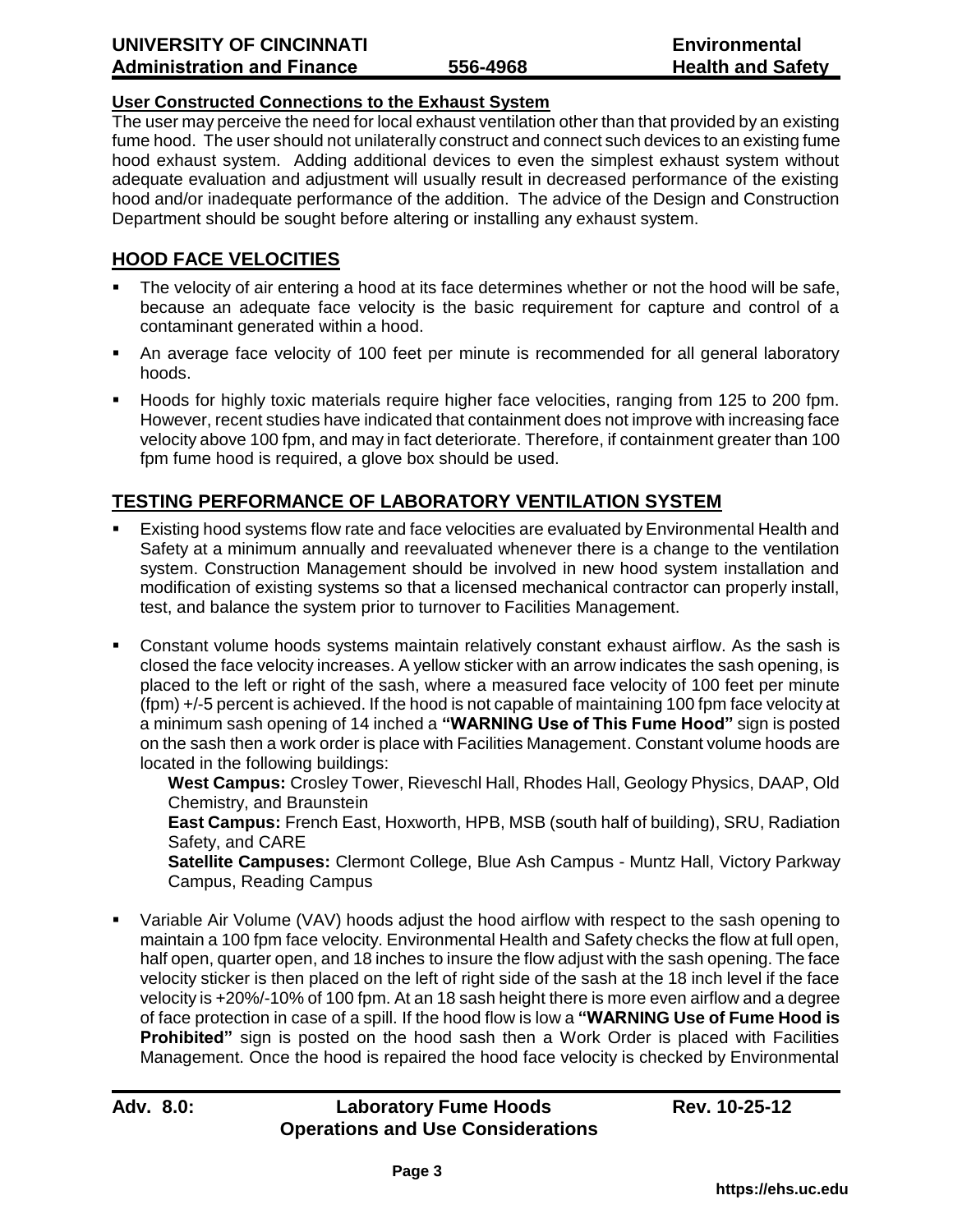Health and Safety. VAV hoods are located in the following buildings:

**West Campus:** ERC, French West, and Rieveschl Hall

**East Campus:** CVC, Kettering Complex, MSB (north half of building), Vontz, and Wherry Hall

**Satellite Campuses:** Blue Ash Campus – Raymond Walters Hall, and Center Hill Leather **Industries** 

## **MAINTENANCE WORK ON LABORATORY VENTILATION SYSTEMS**

- Maintenance of fume hoods is a function of Facilities Management. Because the hood user is the person most aware of how a hood is being used, it is in the final analysis the user's responsibility to determine when maintenance (other than routine preventative maintenance) is necessary and to request that it be performed.
- Please note that if you are having difficulty with your fume hood, the airflow rate decreases as you raise the sash. To maximize your airflow rate, keep the sash as low as possible. The user may obtain initial maintenance through Facilities Management, Zone Maintenance. Call your area zone and place a work order. Facilities Managements phone number is listed at the bottom of the yellow fume hood sticker.
- If maintenance efforts are not sufficient to correct the deficiency, engineering changes may be necessary. When notified of such a situation, the user or user's department should request the Design and Construction Department to evaluate the problem and propose a solution.

# **PROCEDURES FOR LABORATORY HOOD MAINTENANCE WORK**

- When hood fan maintenance work is required, it may be necessary to schedule a shutdown of an entire bank of hoods regardless of the number of hoods actually being serviced.
	- The zone coordinator will send a shutdown request form to the building administrator who will confirm shutdown dates and times and notify the zone coordinator and the affected academic departments.
	- The zone coordinator will send a shutdown verification form to the building administrator and Environmental Health & Safety.
	- At least three days prior to scheduled work, zone maintenance personnel will post signs, indicating date and time of hood shutdown on the affected hoods. The affected hoods will be out of service during the period indicated on the sign regardless of whether or not the fans are actually operating.
	- Zone maintenance personnel will also check for rooms keyed off the master. If a researcher has room locks, which are keyed off the master, a key for that lock must be furnished to the zone manager and/or building administrator.
- **IMMED 19 Immediately prior to scheduled work (Friday afternoon if the work is done Saturday), trained** maintenance personnel will conduct a visual inspection (**Appendix A**) to check for any unlabeled, open containers or running operations/experiments. When a hood passes inspection, a seal will be fitted to the hood sash latch securing it in a closed position until scheduled work has been completed. Any violation will result in the cancellation of scheduled work. Removal of seals by lab personnel is a violation of U.C. Safety Policy.
	- It is the researcher's responsibility to cover all containers, including those containing residual material, or temporarily remove them from the hood. Water/oil baths can be left uncovered only if so labeled.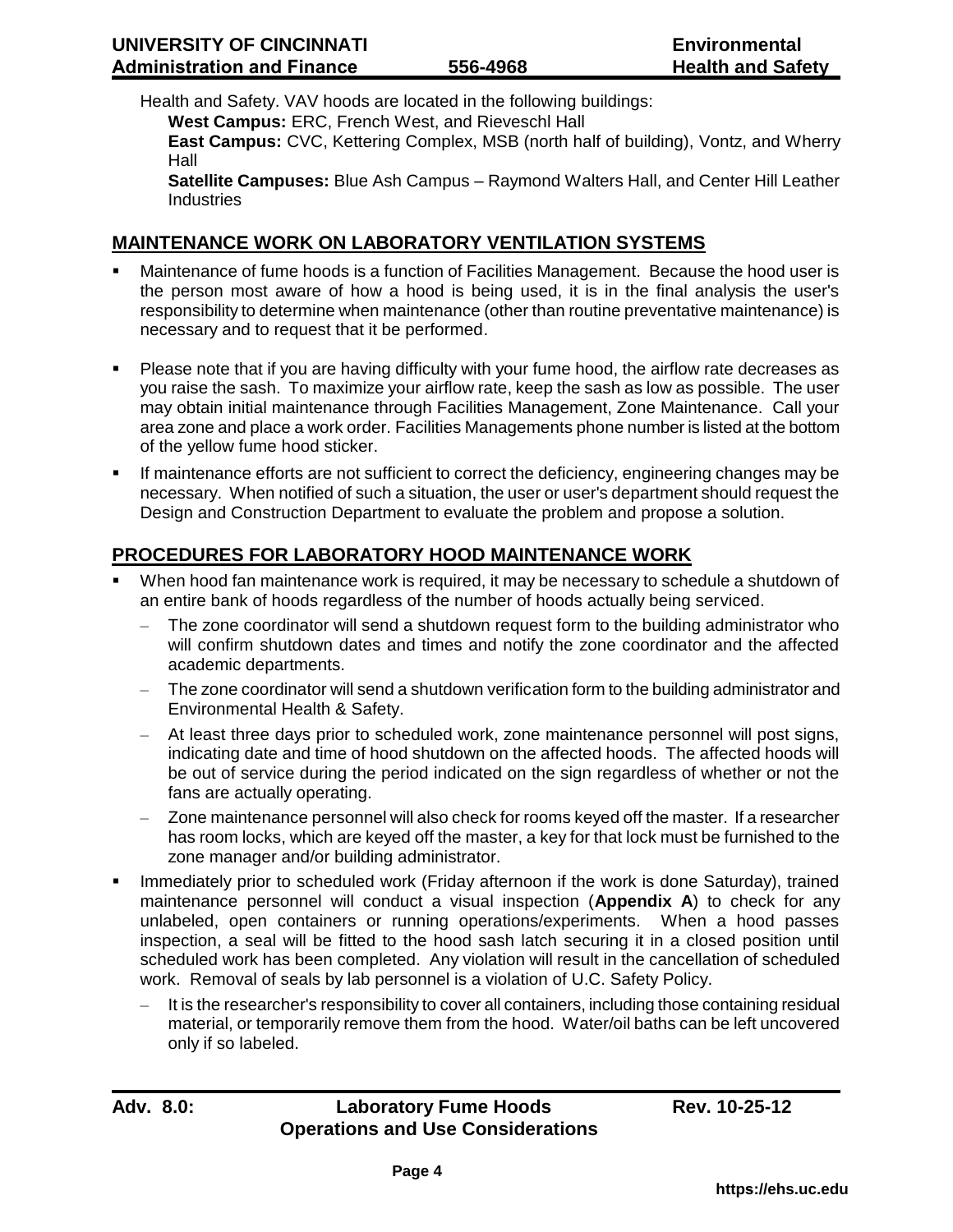- **NO** operations/experiments, including closed systems, shall be conducted in the hood during maintenance. If an instrument must be left on (standby mode), it is the researcher's responsibility to contact Environmental Health & Safety (556-4968) who will tag the instrument.
- Upon conclusion of scheduled work, zone maintenance personnel will remove the signs and seals, at which point the hoods are ready for use. Any questions should be directed to the zone (number listed on the posted sign) or Environmental Health & Safety at 556-4968.

## **AIR DISTRIBUTION**

Air supply to a laboratory space should be arranged to minimize temperature gradients and air turbulence, especially near the face of the exhaust hood opening. Do not attempt any ventilation modifications to building systems as this may have a detrimental effect. Contact the Design and Construction Department at 556-5200.

## **ANIMAL ROOM VENTILATION**

- Design conditions vary widely, depending on whether animals are subjected to test environments or simply quartered. Contact the Design and Construction Department at 556- 5200 for proper requirements for animal housing.
- Odor control within animal rooms requires 100 percent outdoor air or odor removal from recirculated air. Air rates range from 10 to 20 air changes depending on the animal occupancy and density. See A.S.H.R.A.E. Guide and Data Book, Chapter No. 15, Table No. 7, ...Average Odor-Free Air Requirements.